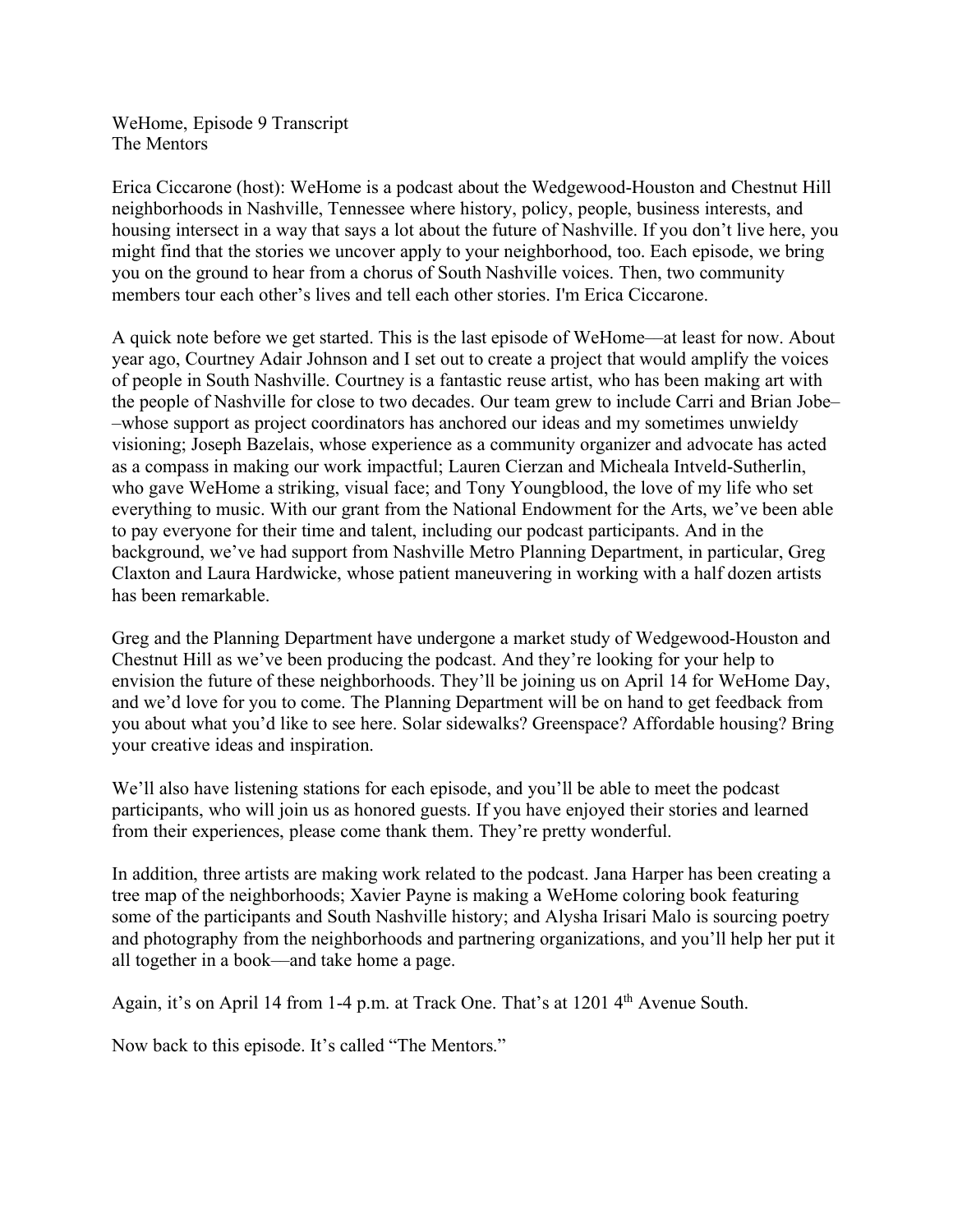Today, we're going to head back to JC Napier to talk to a guy who is pretty well known.

Sterling Wright: Start with Sterling walking around the neighborhood, talking about what he does for community. Say that he does work with Papa Joe. Napier has how many residents?

Sterling Wright: Hi Miss Sharon!

Miss Sharon: Hi Sterling.

SW: Who's that you with?

EC: It's a beautiful day in late September, and Sterling Wright invites me to walk with him. He carries a shopping bag that he's bringing to an elderly woman who has congestive heart failure. It's one of many such stops in his weekly schedule. He checks in on her, brings her hygiene items, food, toilet paper. He takes out the trash and finds out what she'll need next week.

SW: This lady who we're going to, she's a lonely lady. She's a sweet little lady. Every time I see her I give her a hug, and when she tells me what she needs, I stop and go get it. Nobody should be alone in this world. That's how I feel. There she go right here. Ms. Willa! Wait until you see her face.

EC [on tape] Should I turn this off? I don't want to take her by surprise with the recorder.

EC: Sterling grew up in J.C. Napier, and he loves the community even as he tries to tackle its biggest problems, like poverty, violence, and crime.

He's a chef, and a few years back, he was working the grill at the Midtown restaurant, the Slider House, when he got accepted to be in the FOX series Hell's Kitchen. It's a chef show that has all the markings of an American TV competition: high stakes challenges, teammates who aren't there to make friends, and a sharply critical judge, Gordon Ramsay. Sterling didn't win Hell's Kitchen, but he became a fan favorite. He didn't get ruffled, and he didn't talk bad about the other contestants. When he was eliminated mid-season, Ramsay, who rarely has anything nice to say about anyone, called him a joy to be around, who brought a smile to everyone's face. Ramsay let him keep his chef's jacket as a reminder of what he achieved in the competition. The other contestants cried.

In Napier, he's treated like a local celebrity, but not because of Hell's Kitchen. It's because even though Sterling doesn't live there anymore, he's always around helping out. In a FOX17 news story, you can see three little kids attacking him with hugs that drag him to the ground.

We walked around the community for about twenty minutes, and every person we saw said hello. And Sterling stopped to give a handshake or a hug, or to joke around.

SW: Don't start with that Jimmy Lee! Hello Charles! How you doing man? What's up Little Man, how you doing man? All right...As you can see I'm loved.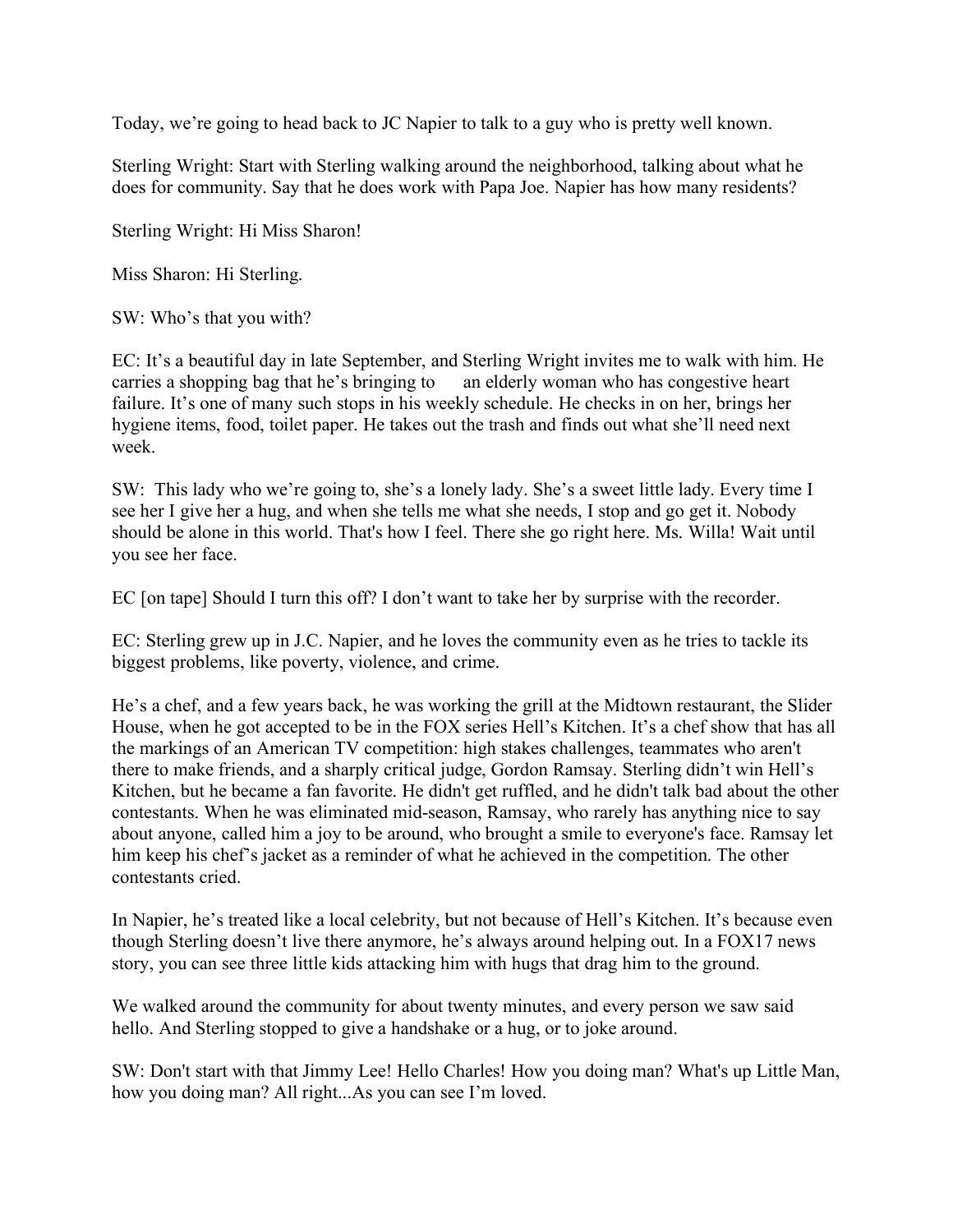EC [on tape]: Yeah, I can see! You know everybody.

SW: I don't ever want to get too big that you ain't know where you come from. These projects made me the man I am. That's why I be hating when people, "I ain't never going back to the ghetto!" you know? The ghetto made you who you are. The ghetto made you strong! OK, come back and teach the kids how you made it out. That's the whole plan. Hey what's up y'all? How you doing? Hello!

Man: What you doing brother?

SW: I'm talking to the police.

Man: No you ain't. [laughs]

SW: What's up with you man?

EC: But he turns serious when he begins to talk about the situation for kids in the neighborhood. He's been working with Papa Joe Bradford. He's the guy we met back in episode 6, who brings thousands of dollars of donated groceries to people in the community during the Walk of Love. Sterling has a similar compulsion. When he sees that something's needed, he figures out how to fill the need. Like the past two years when he and Papa Joe cooked Thanksgiving dinner for the whole community. Or when they got coats donated for the kids at Napier Elementary School two years in a row.

SW: He helped me raise over 200 coats last year. I was doing a toy drive, and I so happened to see these kids walk without coats to school. I'm talking about it's 20-something degrees, and it's a T-shirt with no socks on. And I see the kids, wow, these kids you need coats. I talked to Dr. Lawless, she was like yeah, can you provide us with coats? And so when me and Papa Joe get close, it was 20-something degrees outside. I went to the top where some of these kids walk. That's Bloods...Notice, if you see that spray paint on the ground, our kids gotta walk through Bloods, Crips, and Gangster Disciples before they get to school. Three different areas of gangs. That's crazy. They selling drugs at nine and ten years old 'cause they never had no men. Papa Joe seen me do that, got 400-some, all the kids at the school got brand new coats, and it was just a blessing from God to be able to it.

EC [on tape]: What do you do with the girls? Books not boys?

SW: It's the seven Bs I teach the young ladies. Books before boys because boys bring babies. Our kids today is so much far away from books, and if you look around, it's just a bunch of single moms. So I came up with that term cause my dad used to tell it to my sisters. When you get those books before any boy, look how successful they'll be. And I teach my young men, their attitude plus their choices equal they life. Simple.

EC [on tape]: It's a simple equation.

 $SW<sup>+</sup>$  And it's the truth.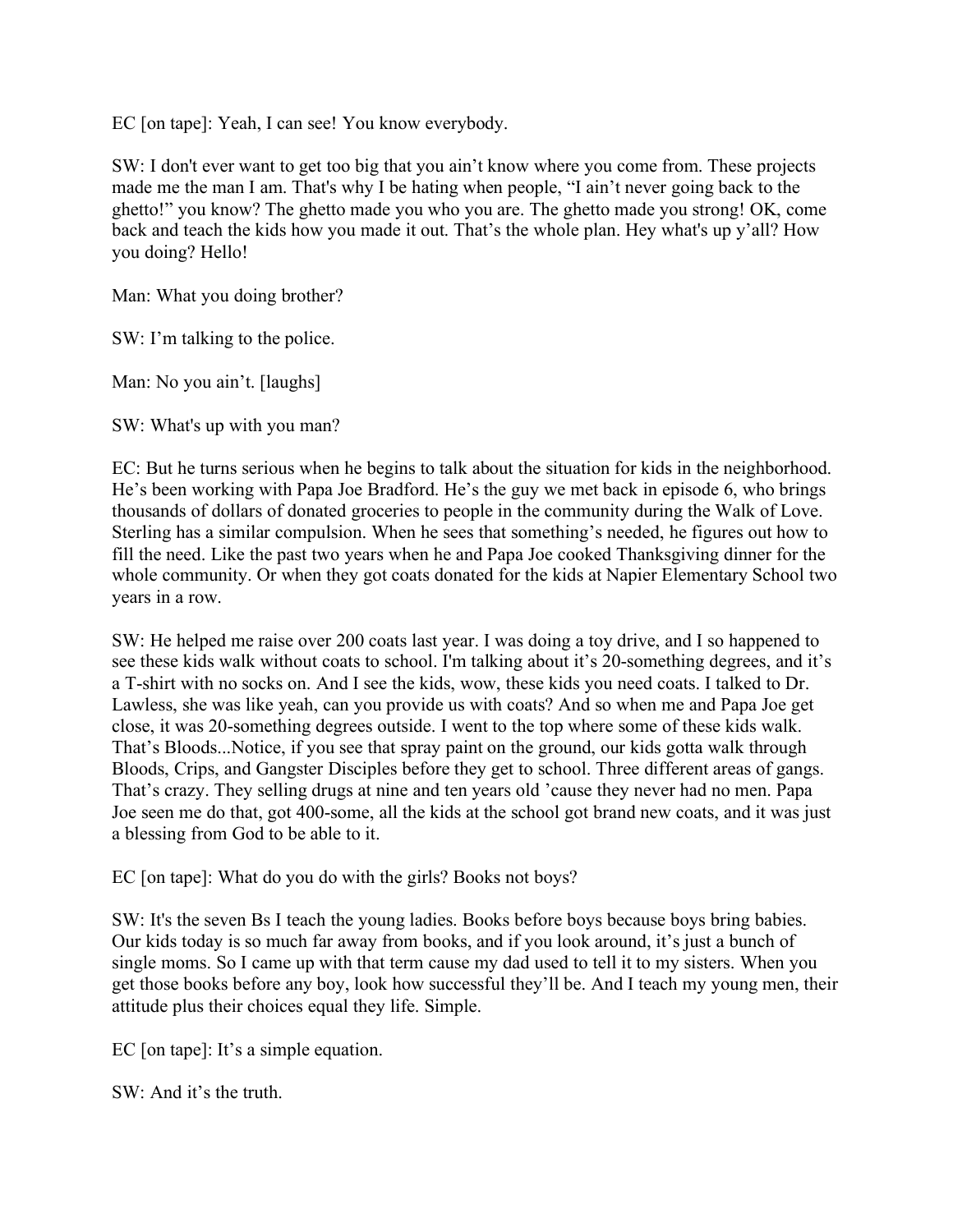EC: We paired Sterling with someone from an organization that is addressing some of the same issues Sterling is fighting. It's called Harvest Hands, and it takes a multi-faceted approach to youth development. They have an afterschool program for pre-K to eighth graders that includes homework help, and extra-curricular activities like engineering, gardening, art, and music. Their healthy living initiative programs sports leagues, triathlons, swimming lessons, and track. It's a Christ-centered organization, so spiritual teachings inform all of their work. In all of this, mentorship is key.

Our next guest is a mentor in the organization's social enterprise: Humphreys Street Coffee and Soap Company.

Ruben Torres: My name's Ruben Torres, I'm full name is Ruben Torres-Fuentes. I'm not sure if that's important though, but I work at Harvest Hands. I've been living in the neighborhood in Wedgewood-Houston and Chestnut Hill area for the past 10 years. Right now, I am the head roaster and sort of youth mentoring coordinator for Harvest Hands. And so we employ high school students and roast coffee and teach them all about what it is to, you know, have a good a job. And I started off as a student. I'm in it, so it's great to be able to come back and be on the other side helping students.

EC: Harvest Hands and Humphreys Street formed in 2007 in Wedgewood-Houston, but as the neighborhood gentrified, the people they served were moving out. So they moved right down the street from Napier Place homes and Sudekum Apartments, where they could make a bigger impact. The facility is gorgeous and modern, with a spacious production facility, classroom, a library, a gym, and outdoor playground and garden...it's unlike anything else in the neighborhood.

RT: Yeah, so we moved in the center in November of 2016. It's a great space. We love it. We started in a little house. It was maybe about half of the space [we have now] just for our coffee and soap production room. So that by itself has grown over twice of the whole center. It's just a dream come true to be able to be in a huge space where we can serve more students.

EC [on tape]: So why coffee and soap?

RT: Courtney and Brian, they're the couple that started the dream of Harvest Hands along with Howard Olds, they were very into crafted items, you know, high quality handmade things. And Brian specifically was a coffee fanatic. Ms. Courtney had just learned how to make soap. So they wanted to sort of pass those things along. With the coffee specifically it was a huge draw to teenagers. I was one of the students at that time, it was, oh coffee! I'm like a grown up now, drinking coffee and roasting coffee. It had a big appeal. The teenagers, they don't really want to come in to an afterschool program, so sort of trick them with a job, like, hey you're here to work! Just kidding! You're here to be mentored.

EC: Aside from learning the basics of producing coffee and handcrafted soaps, the student employees learn financial literacy, the ins and outs of running a micro business, customer service when they bring their products to sell at events, and perhaps most importantly, they learn basic job etiquette––those soft and hard skills that are so important to youth development––in a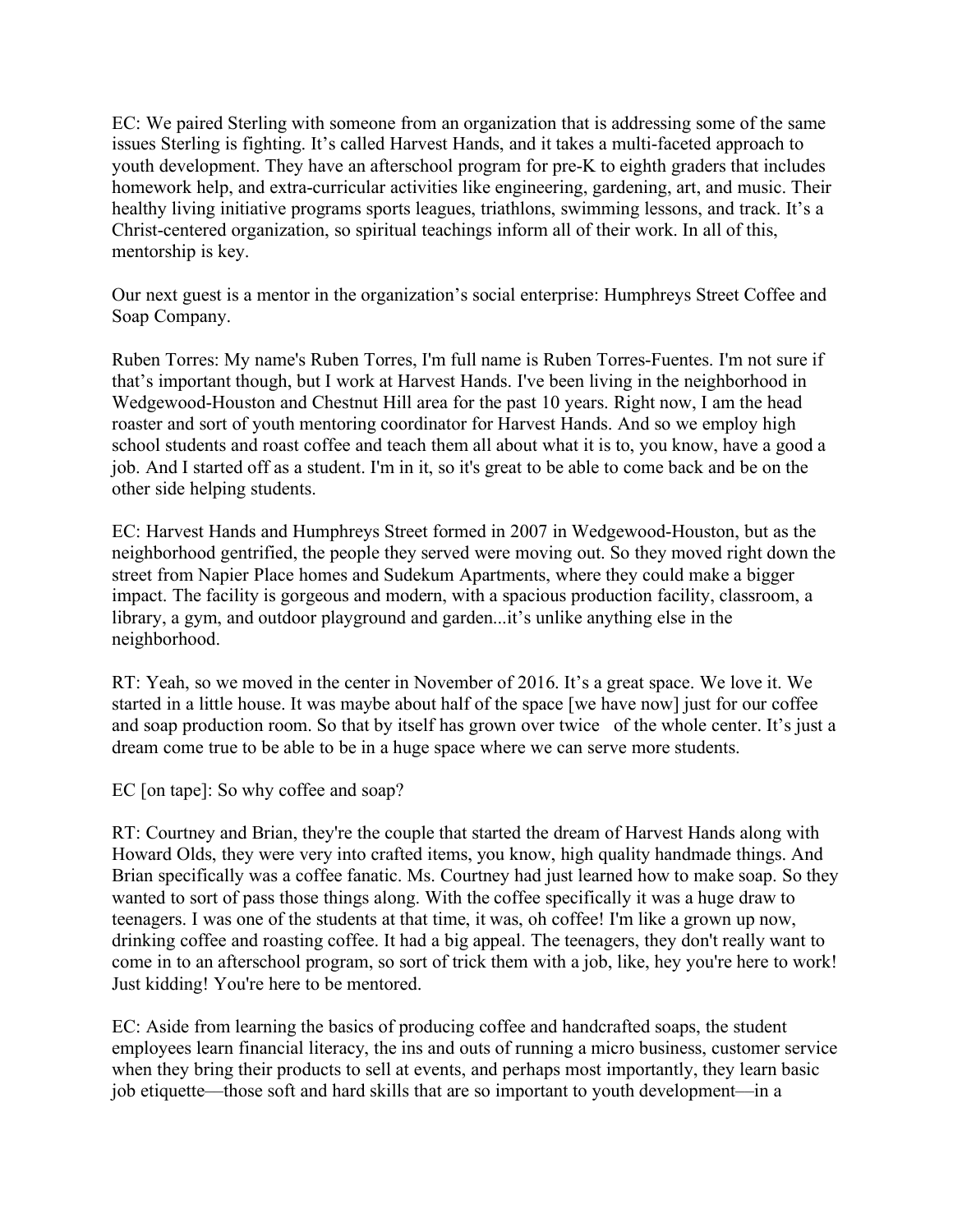neighborhood where few economic opportunities exist. It reminded me instantly of Ms. Leola Cullom, the woman on episode 3 who was born in the neighborhood in 1944. She bemoaned the lack of opportunities for teenagers, the after school and summer jobs that she and her siblings got when they were growing up. Humphreys Street is restoring those economic opportunities for 16 kids a year, and they're growing.

Ruben gave us a tour of the coffee production part of the facility, and his knowledge about the craft of roasting coffee is mind boggling.

RT: My first stop is always our coffee bar area. We have a little espresso machine and then all of our pour-over and grinders. It's sort like our coffee lab where we will do all of our tastings for the roasts that we have, make sure that they're consistent roasts, keeping the quality up, finding the right profile for the right coffee, all those sorts of things. Also just getting our morning fix, you know, with coffee.

Now we're sort in the entrance of the coffee area, and this is where we have all of our green coffee. Behind this board is our, they're just big 160-pound coffee bags, and we have from Mexico, some from Costa Rica, Columbia, and Ethiopia. Those are our current offerings. We take a lot of pride in having good coffee, not just that we roast, but we know that it was sourced well and responsibility.

We're gonna start with... this is from Costa Rica, our Cafe Vida, what we call the workhorse. It's a good price, really good quality. It has very high clarity, which means you can taste a lot of the different notes in it very easily.

EC: He knows all the nerdy details about harvesting coffee and how the fermentation and drying process changes the taste. But our next stop is his home away from home, a machine he's had a relationship with for a decade.

RT: We have our roaster right here. You can probably smell some of the roasting remnants from yesterday. It's called a Deadrick IR7 Roaster. IR stands for infrared, and then 7 is the capacity, 7 kilos, which is about 15.4 pounds, and that's the maximum we roast here. When we first got it, we weren't roasting a whole bunch, but now we're doing about three to four roasts a day. One of these costs about \$25,000. We got very lucky with this actually...

EC: Back in 2007, the organization got funding from the Cal Turner Foundation to buy the Deadrick I R7. The students, including Rubén, helped write the business plan when they applied for the grant. The first time around, they were rejected, but Cal Turner helped them revise their plan, and with the money from the foundation, they bought the roaster.

RT: We were able to get the grant for this, and along with that, we went to the facility. It was just a great experience being trained on this machine from the guy that invented it. He's a very eccentric guy. Quite the character. He would grab this thing right here as he was training us. He would flip it to look at the coffee and get it out, then be like, Oh that's looking beautiful. That's gorgeous. Oh yes, it's almost right there. It was hilarious. I would crack up laughing at him, so he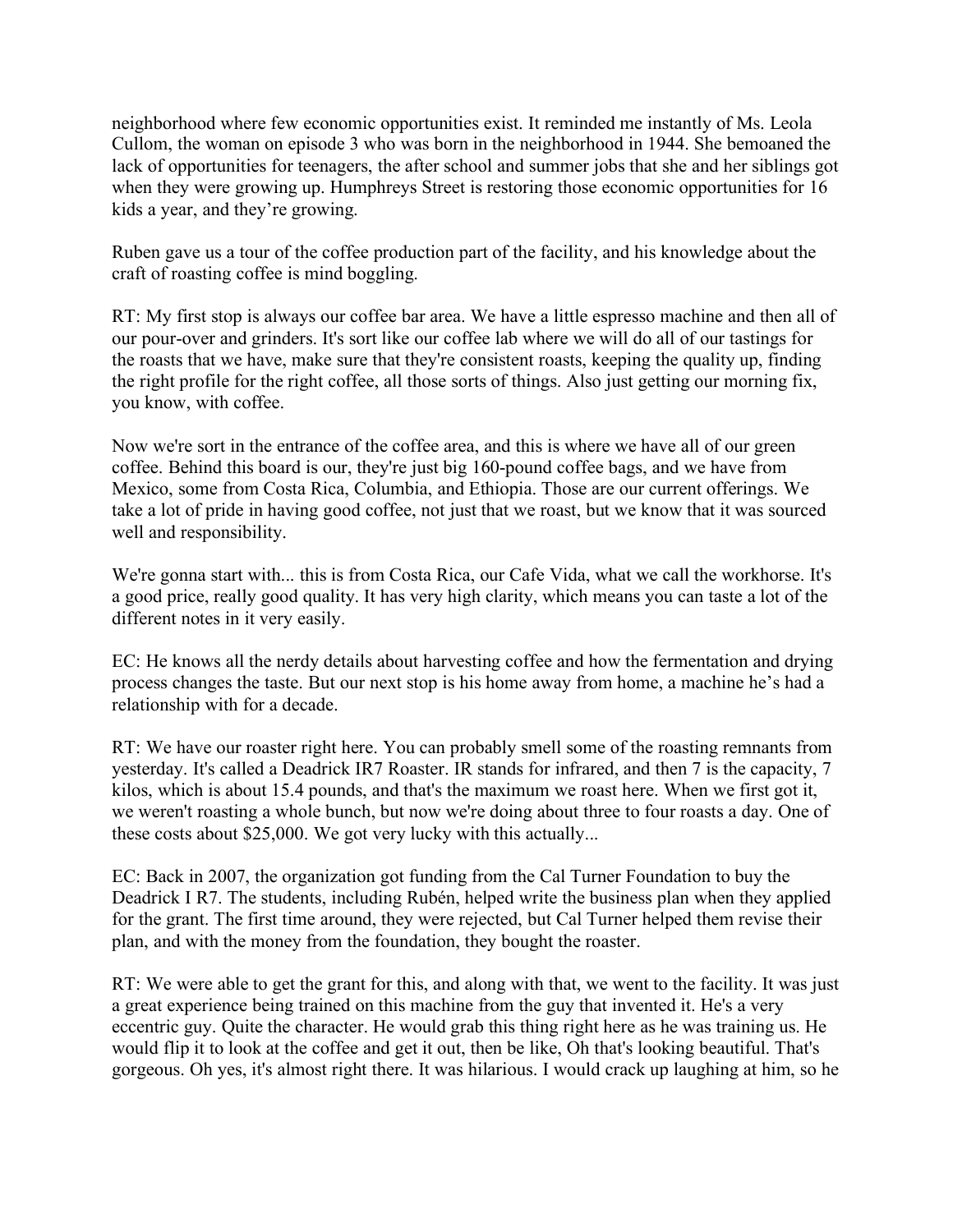would do it even more. But quite the character. He had this almost love affair with the machine and the coffee that he was roasting.

EC [on tape]: So how does this thing work?

RT: It has a drum right in here, so this is the axis that it rotates. We've got a hopper right above that. So we put the green coffee up on this hopper. This is really hot. We start the roast at around 400 and some change, depending on how much coffee we're roasting, but that gets really hot so we don't want to leave it there too long because those coffee beans are going to start getting roasted before the others, right? So it goes there, and then we pull that lever and the coffee will fall in here, and then the drum is constantly rotating. We want even roast everywhere. It's controlled by air flow, some infrared burners, so gas basically, and it's got some ceramic plates on the side. Basically the same grade of ceramic that's used on the outside of some spaceships. So technically, you could have one side be red hot and then touch the other side, and it will be cool to the touch. We don't do that because we don't want to die. [laughs] It's capable of doing that. And it transfers heat very well. I'll turn it on for a second.

So we've got our drum right there, and it's starting to rotate, so you can see it rotating right here. Then our blower, so that's how we control our airflow. And we've got our gas. This lets you know that the gas is on. That's igniting right there, and if you look through this little glass panel, you may be able to see this little flame, jet blue flame. And then we have the plates that get ignited as well, and so you'll see the fire expand to those. We control these things, we've got our air flow right there. And we use all those different things to control at what speed the coffee's being roasted, how it's being roasted, so there can be some calculus involved in there, some derivatives, it can get pretty nerdy. And it's great. We've got a lot of control.

EC: The person at the helm controls the gas, the air flow, taking into consideration the density of the green coffee and its temperature. Ruben and the student roaster, Keyvante, make tiny adjustments throughout the process to get the flavor right.

Sterling, Joseph and I met Ruben at Harvest Hands. Quick note: we met at the end of a weekday, so kids were around, and the cleaning crew came through during the interview. You might hear a little of this in the background. Sterling brought along a friend who he partners with in community initiatives.

Larry Turner: Yes. My name is Larry Turner. Many Know me by LT. I am from J.C. Napier. While I was incarcerated, you know, went through a transformation and went from being a thug and hustler to wanting to be part of the solution instead of part of the problem.

SW: you know so much I love about this brother? Man, he shows what unity can do. Man, when you try by yourself, look how far you go. A couple years ago, he was walking the projects looking for somebody to help out. I just didn't know we were going to wind up like this. As he can tell you, man, I was trying to do things by myself. All it took was one Halloween. Candy. See one kid do fifty-something push-ups for Snicker. You can see all these kids running over to his truck, like, man, he got the big candy! To see the kids light up for candy but also want to exercise for that candy. To see the kids grow, and then to come back and feed J.C. Napier. He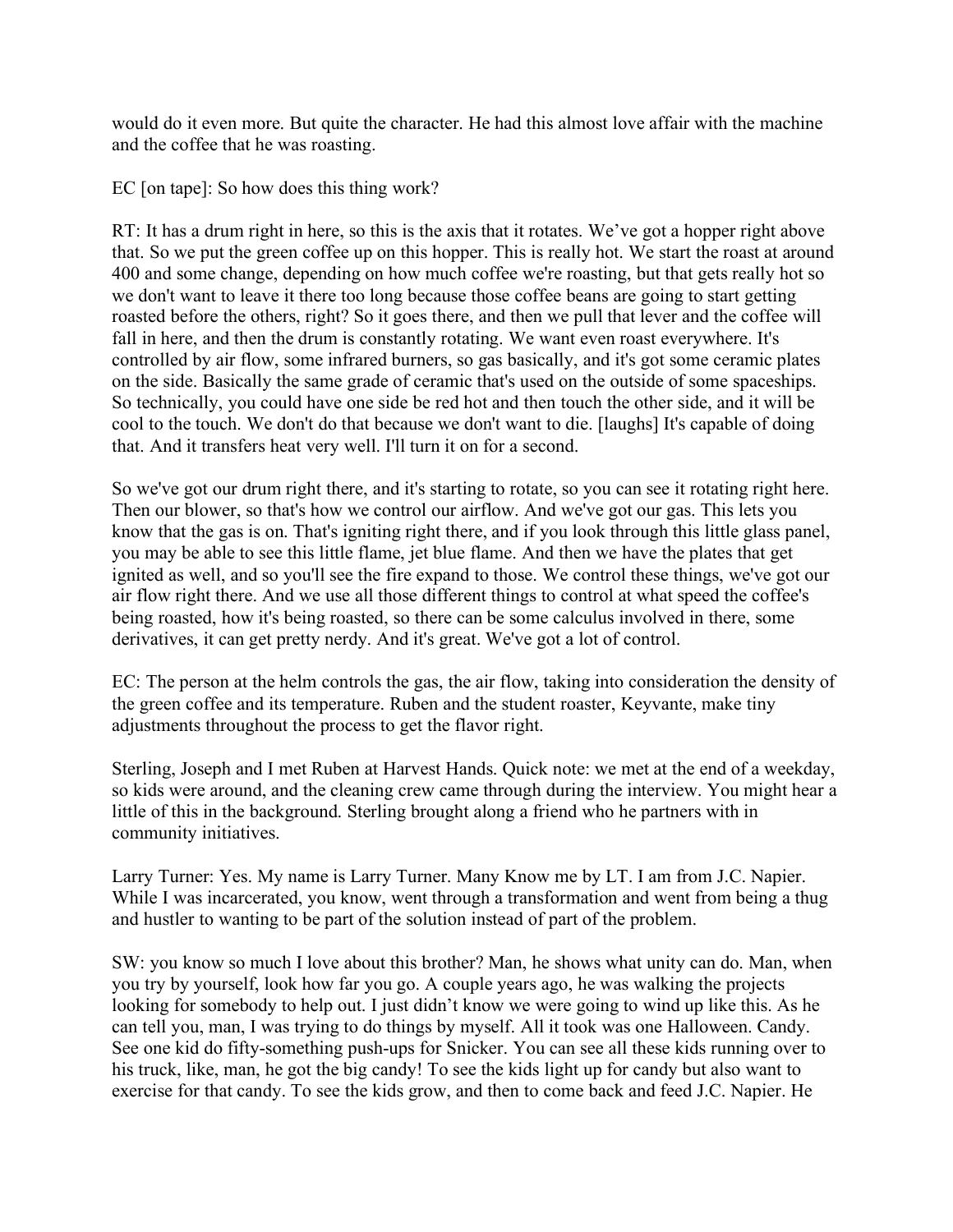helped me come up with a slogan: You see J.C. in me. It's the truth! Even if you flip it. J.C. you see in me. To see him and me grow together and do things, we never expected. Coming up together and playing from football in Woodbine to other things in the projects––to have this effect on the community. To see people's smiles. They honored us for feeding the projects. We were thinking about just doing it. But for that, it shows the work we're doing might not be notices by a lot, but it's getting noticed. And that's the drive to keep going. Like that coat drive we're doing. To be the ones, the first ones from our neighborhood, to give Napier School 400 something coats last year. That's amazing! This year, we're gonna reach it. To see the ones that came from the community, the ones that everybody turned their back on. The ones that they said weren't gonna be about nothing, are the same ones helping. Just like you. They counted us out. Now they're counting on us.

EC: When they started out, Sterling has some ties to the business world in the city, and LT, after being released, had ties to what was happening on the streets where people needed help. Both men found the need to serve after a personal transformation.

The difference in Ruben is that he was raised to be of service, right here in South Nashville.

RT: Like I said, I've been around here for the past 10 years. I'm 21 years old, So for the first 10 years of my life I lived in Mexico with my family. We moved here because of violence and I lived right in the, near the border with Texas. And so there was a lot of drug dealing, drug trafficking, the town being taken over by drug traffickers. My family decided to, hey, you know, let's get our kids to safety. Let's go to the U.S. and start life all over. So it was uprooting everything coming over here to the U.S. We didn't speak the language at all, only Spanish, and at the time I was going into fifth grade. The next day we arrived, my mom got me into school. That was in 2006, and not too long after we connected with Harvest Hands. It was through a breakfast, a community breakfast that they held every Monday morning and it was just a friend of mine from the neighborhood said, you know what, there's these really cool people serving breakfast right over here. And how about you check it out? And so my family and I went and we met Brian and Courtney, the directors of the program at the time. We said, this is an awesome thing you guys are planning on doing here. They were just starting to connect with the community and they were doing the breakfast as part of their plan to hey, let's me more neighbors and see what the need here is. Like I said, I was in fifth grade at the time and they were gonna start an after-school program, and that's how I got involved. So as a student, it's been great to grow with Harvest Hands, going from that part of the neighborhood on Wingrove and Byrum, there was an old crack house right there. So they bought that property because the neighbors said, hey, we don't want that there. So they bought it, tore it down. And I'm just seeing Harvest Hands grow going from there to Humphreys Street and just going from serving maybe about 25, 30 students to then going to 50, 60 in that area and starting our social enterprise and doing businesses and teaching students what it takes to have a job, run a business really because we have been taught that since the beginning what it takes, you know, every single part of it. We were part of writing a business plan to get a grant to get our \$25,000 roaster. Now we're here in Napier serving the community here and a much bigger space where now we are serving over a hundred kids, 16 high school students, and many, many more with sports leagues.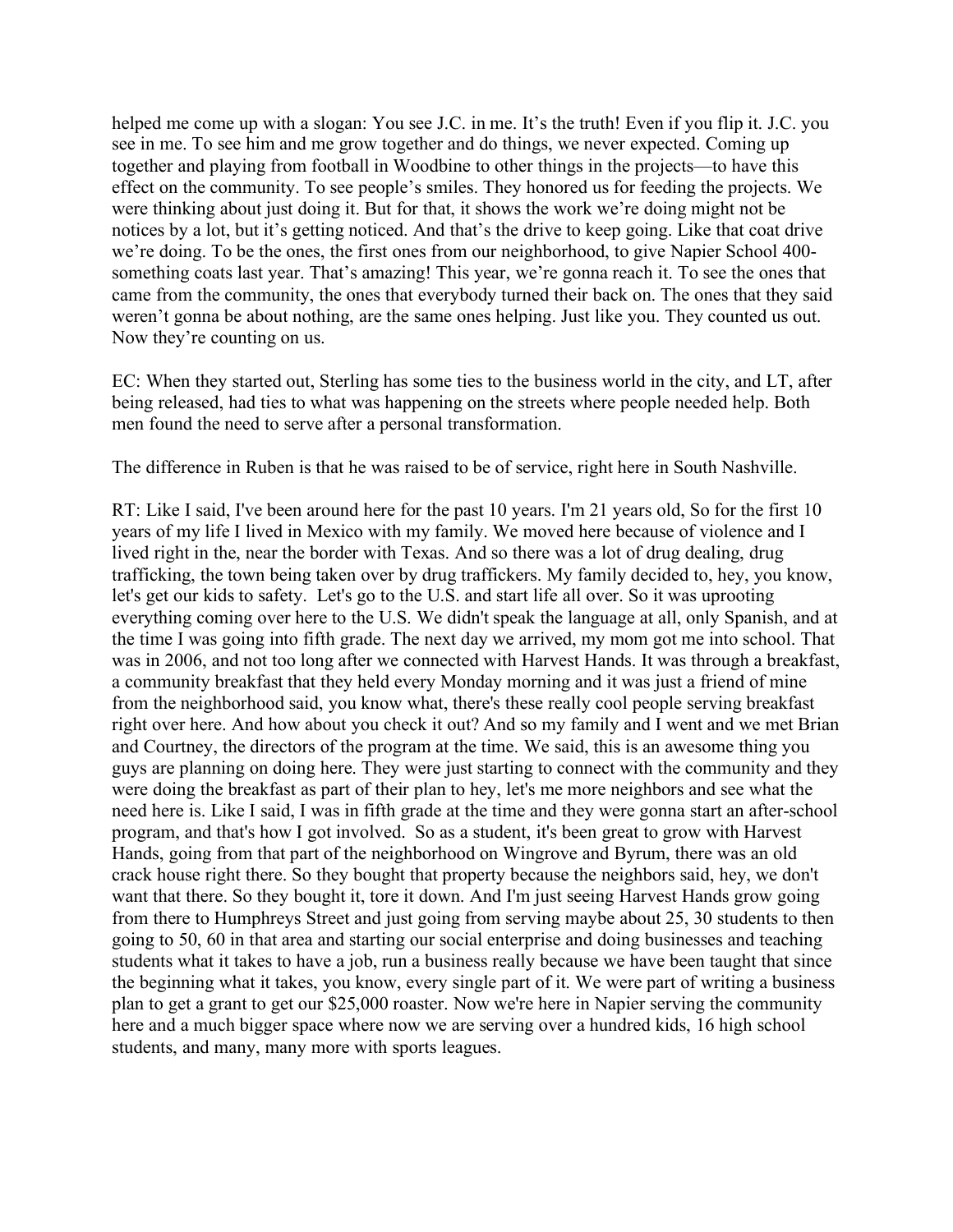LT: Do you see any similarities from when you was in Mexico and the, you say the violence and the poverty that was taking place there and what's taking place here in Nashville or in this community? Do you see any similarities?

RT: I do see some similarities. I mean you come to this neighborhood, and it's now almost going to a, like you're not enough first world country anymore, you know. The conditions are so different then if you just go a couple blocks across the railroads and you're in Wedgewood,- Houston, where now that place is so different than it used to be. You know, it used to be like, like it's here and in Chestnut Hill, and it's just changed so much. There was always a sense of insecurity in Mexico that I kind of see here now. I was lucky enough to exit the country as things were starting to get bad. So from that time till we got here, we have heard terrible, terrible things––people getting killed.

SW: I actually got to take my hats off to you. Seeing somebody from a different race or different culture to come here to try to make a difference and is making a difference. Take my hat off to you. You're not one of the ones that want to see the change in the community. You're actually helping with the fight to change the community. So man, I really take my hat off to you because man, you don't see a lot of young men and like you with your story with your background. You're definitely a diamond in the rough.

RT: Thank you. It's part of being, you know, in the struggle, having a rough life, and even then I feel lucky to have people around that have encouraged me, and I see them invested in the community and that makes me want to do the same, you know? Like I said, I started off as a student at Harvest Hands and so many people poured into me, and I was just in all of that and I grew up and I look back at it and I'm so thankful for it that I want to give back. Be like the people that mentored me, that poured into me and, you know, try to get the kids to see that hey, you can do anything that you set your mind to it. You just gotta be smart about it. You got to plan it, you a work for it, you know, and we're here, I'm here to help you. It's just sort of what was instilled in me by the people that, like you Sterling, that are in the community, are living in it, are pouring themselves into it and changing a kid's life, you know?

LT: Do you ever get discouraged when sometimes you don't see like instant results?

RT: Yeah, for sure. We're serving quite a bit of kids, especially the high school students, and there have been very few that we've seen graduate and go on to college. Um, but the ones that we do see that makes it all worth it, and it's so discouraging and so hard when you see a student sort of distance themselves from you because they're getting involved with the wrong crowd, doing things that they know they shouldn't do, and they know that we're here to help them sort of go back into the right path. And because of that they distance themselves and it's hard to help them.

SW: Can I ask you to do one favor? I know [Larry will] probably want this also. So you always feel a kid who's calling out for that love that's scared to ask, and then he won't come to you because you're a different skin color, 'cause of your race or because of your background. If you see that kid I want you to say, Sterling. Larry. Man, I think this kid needs y'all. Cause you know you can't save everybody, but one, like, you know, that like, man, thanks to you, I changed my life because that's, man, when I get older that's all I really want to help. Thanks to you, Sterling,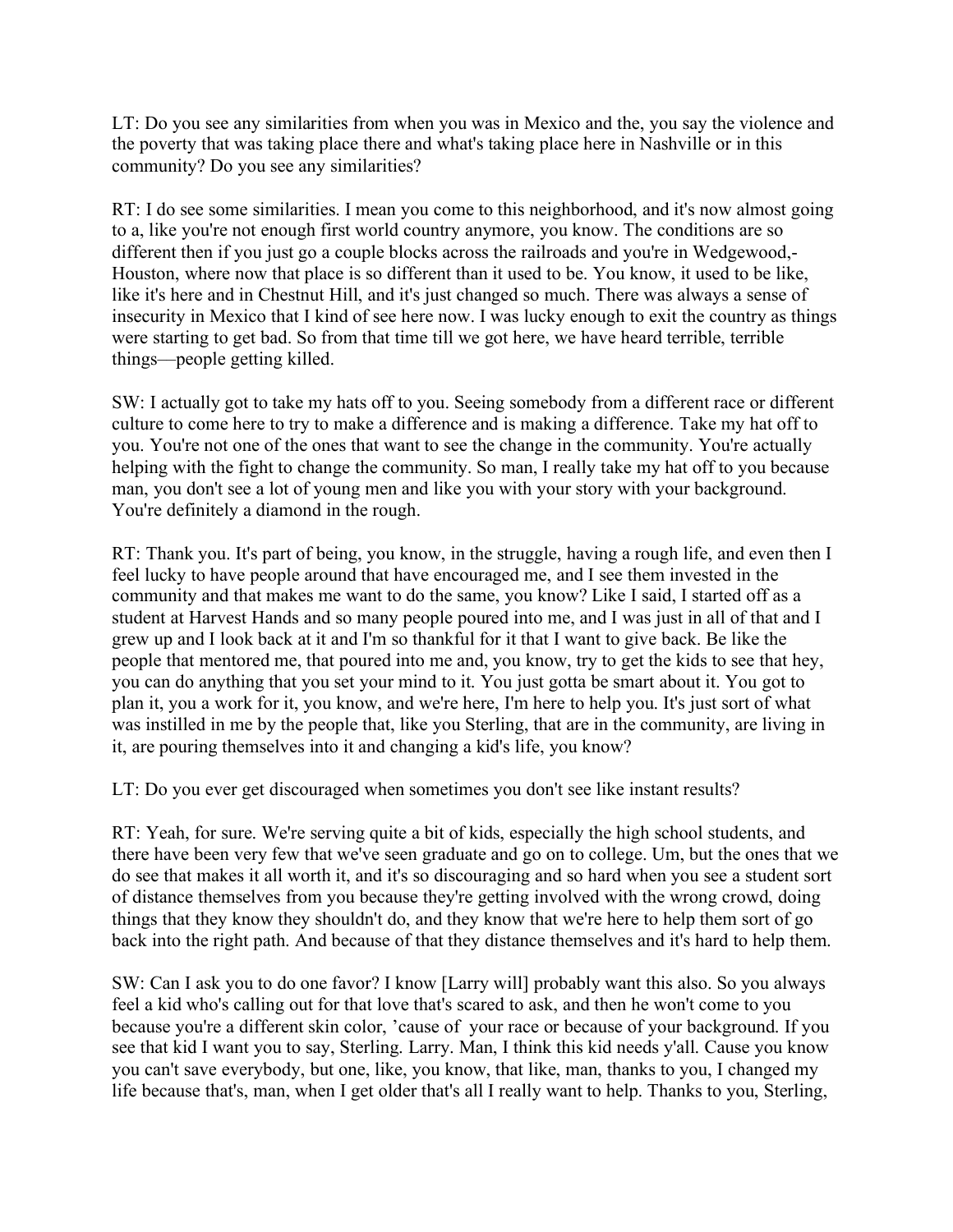thanks to you Larry. Thanks to you. Thanks to you Joe. Thanks to y'all believing in me. I changed my life. To me, that's all the negative people and I'm built up around this place. That one rock he in, that child's testimony would knock all that down for me, man. That's what I'm living for.

RT: I will for sure. Thank you.

SW: Ten years ago to the day, I'm still the same spot but a different level. I still hear devils, but now I got was on a different level, but I got the same God. I was in the dark in 2007. Now I'm in the dark with the light trying to lead people from that dark. It's like the transition, you know, like coming up, seeing a lot of things, man, you know, people hear our stories, what we grew up seeing and noticing and wonder how we made it from murder to robbery to so much drugs to so much money. Also, I see what they missing today is a village. When you was coming up my age, when you was young coming up, you knew a person selling dope, but you never seen him sell that dope. You knew they smoked weed, but you never seen them smoking weed. You come around and they doing any of that, they going to call it a butt whooping. Anybody coming up like anybody in J.C. was coming up as an adult no matter what they've done, we weren't allowed to judge them, but we just had to listen to them. There wasn't no backtalk. In the past 10 years, you just see it grow. Like all this just a faded away. It just faded away. Just want to bring it back really. The respect is no more. The love is no more. When the last time a child has been hugged by male and say it's going to be all right and I believe in you. You can do it. When was the last time has happened? All you see is a bunch of mothers out here just doing it by themselves, by themselves, and then they looking for love in the wrong spots just because they don't want to be lonely. From 2007 to now, it's all I see is loneliness now.

RT: We see that here with my students. The moms come around. You never see the dads. That's very rare. And so, when I see that, I think, you know, what can I be for them? I don't want to take that and, you know, try to undermine the mother and all the work that she's putting into it. Right? But I want to be able to say, hey, I'm going to pour a little bit of myself and maybe try to fill a little bit of that.

EC: It's impressive for a man as young as Ruben to have this dedication to serving others––to giving back to a community that helped him. This is in large part to the example set by his parents, Jael and Ruben Sr. At this point in the conversation, Sterling realized that he knows Rubén's mother and father.

SW: Your mom's the one with the soap?

RT: Yeah, she talked to me about you.

SW: And your dad?

RT: And my dad is the one that painted everything.

SW: Man, you got history, man! Man, to have your parents and keep it in the family like you've done since y'all come from across the border. Nobody can tell a story like y'all's man.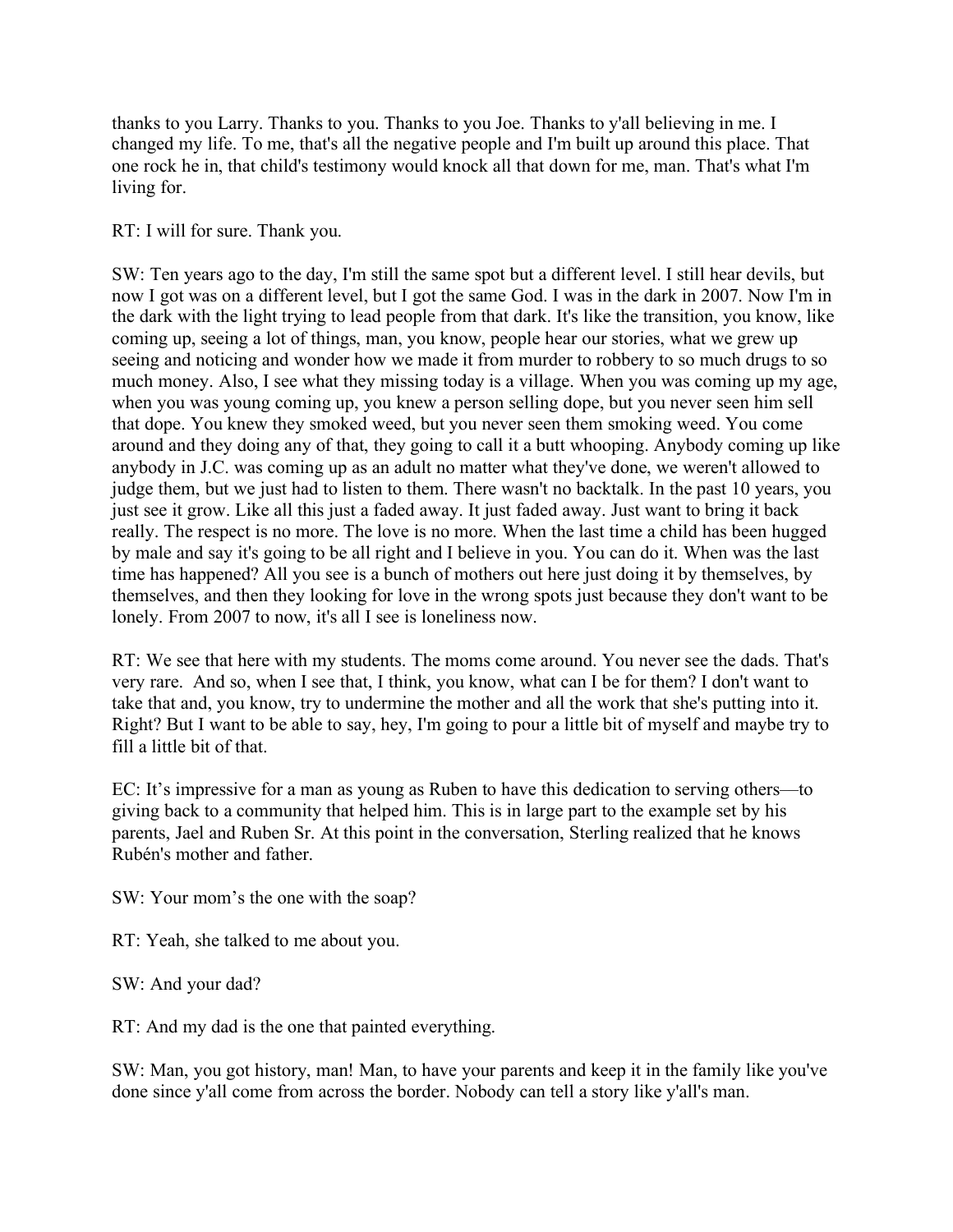RT : I'm doing this in great part because of them. They're showing me with their actions. They're not just telling me, hey, do this, do that, it's the right thing to do. They're doing it. They are actually part of the community. Been involved when the business was started. My mom was a business owner back in Mexico for 10 plus years and we didn't know what we were doing with the businesses. So we brought her on, and––well, I didn't know; I was a student at the time––but they brought her on to start managing the programs, managing the businesses. She's been at it since, and my dad, he's been involved in every step of the way to doing a whole bunch of murals for Harvest Hands and for Wedgewood-Houston. It's been amazing to see that they are so involved to show me that, hey, if you're gonna be doing something, this is how you do it. I've learned so much from them. I'm still learning from my mom so much about businesses because now I took over that coffee aspect, and it is great to see that, hey, this is how you do things and keep learning from them every day. They keep showing me love for immediate family, extended family, strangers, everybody, you know? Everybody's got to be shown love. They're the first ones that I saw that with. They're great people, like if you meet either they have great personalities, you can talk to them for hours and hours.

SW: Yeah, like these conversations now.

RT: Yeah. I feel like we could keep talking until one, two in the morning, still be having lots of fun. But yeah, it's the people that you surround yourself with. In this case, I was very lucky to have two of them be my parents.

SW: You've got the perfect example. When you see when you see how your dad treat your mom, man, it's a blessing to learn from.

RT: Obviously I've been very lucky because of that, but also I see because I grew up with friends that they didn't have that. I was able to see. Dang. They know I'm very lucky.

## SW: Very!

RT: And that's one of the things, even though I had a different than they did, I wanted to come back and say, Hey, I know what you're going through. I've had friends, very close friends that were, you know, in the same situation. And I'm here for you. I want to do as much as I can and not just myself like we've got, you've got all these network of people here and in your neighborhood and your schools everywhere, you know.

SW: They have them, but see, you have something the other resources don't have. You have they heart. It's priceless, man .

EC: At this point, Joseph cut in off tape to ask what type of community the mentors would like to see, and what it would take to get there.

LT: I think most of it is just dependent on the city, having had confidence in like ex-offenders like myself because in most cases they somewhat hesitant on giving us a platform to go back in and repair what we destroyed and like a brother Sterling spoke on earlier, if you never been now how do you know what types of solutions to bring?